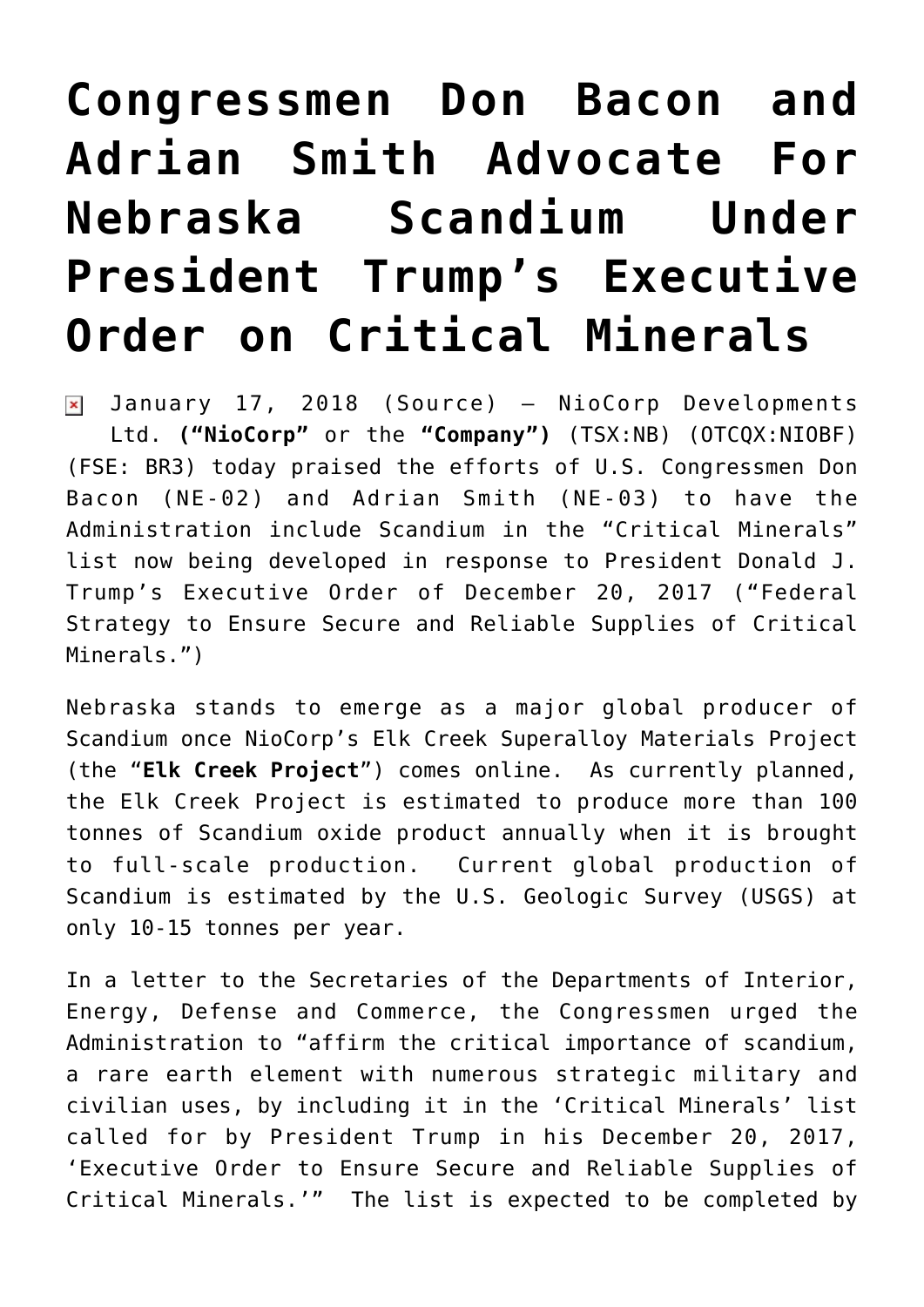February 20, 2018.

The Congressmen's letter, directed to the Secretaries of the Departments of Defense, Interior, Commerce, and Energy, **[can be](https://www.globenewswire.com/Tracker?data=77xitq-Vp4JnJpV-RxY5Hyu5nNl5BulkkvNfxiQjxBN6k75ZSH0SdJ57tRVYqdh1RMbmluHTIAByuDVu4f4IsBtJ5bF5pfRLNiYtq8anD8ByLR0GTsrh3BG6XcXhdW3WmWevWNTjV8VrwX6gQ0Fcmd5CqjifociBuXITOBt6Rk2X3M5m3d9G8ntvktKUWXFH) [seen here](https://www.globenewswire.com/Tracker?data=77xitq-Vp4JnJpV-RxY5Hyu5nNl5BulkkvNfxiQjxBN6k75ZSH0SdJ57tRVYqdh1RMbmluHTIAByuDVu4f4IsBtJ5bF5pfRLNiYtq8anD8ByLR0GTsrh3BG6XcXhdW3WmWevWNTjV8VrwX6gQ0Fcmd5CqjifociBuXITOBt6Rk2X3M5m3d9G8ntvktKUWXFH)**. In it, the Congressmen wrote:

"Scandium is used in a variety of defense and civil applications including lasers, electronics, and highperformance lighting. When added to aluminum, scandium makes an extraordinarily light and strong alloy for use in bulkheads, heat shields, fuel and exhaust systems, aircraft fuselage and landing gear assemblies, mobile bridges, missiles, and other defense systems. In the commercial sector, scandium alloys are poised to drive major advances in commercial aircraft and surface transportation systems through greater fuel efficiency and reduced emissions. Scandium is also a critical component of Solid Oxide Fuel Cells which provide highly efficient and reliable power generation for DoD, NASA, and companies such as Home Depot, Walmart, Apple, Google, and Verizon.

"Despite these strategic uses, today our nation is 100% dependent on imported scandium, primarily from China and Russia. We share the concerns of many of our colleagues in Congress who consider this a significant national security vulnerability for the United States. For this reason, the FY2018 National Defense Authorization Act included language that specifically mentions scandium and the need to develop domestic sources of this strategic material. We also note that the European Union added scandium to its 2017 list of Critical Raw Materials, further illustrating its growing importance in global commodity supply chains.

"Fortunately, efforts are now underway to produce scandium in the United States from multiple sources in the next several years. Known deposits in the State of Nebraska alone have the potential to yield more than 100 tonnes/year of scandium, nearly 10 times the current global production capacity of this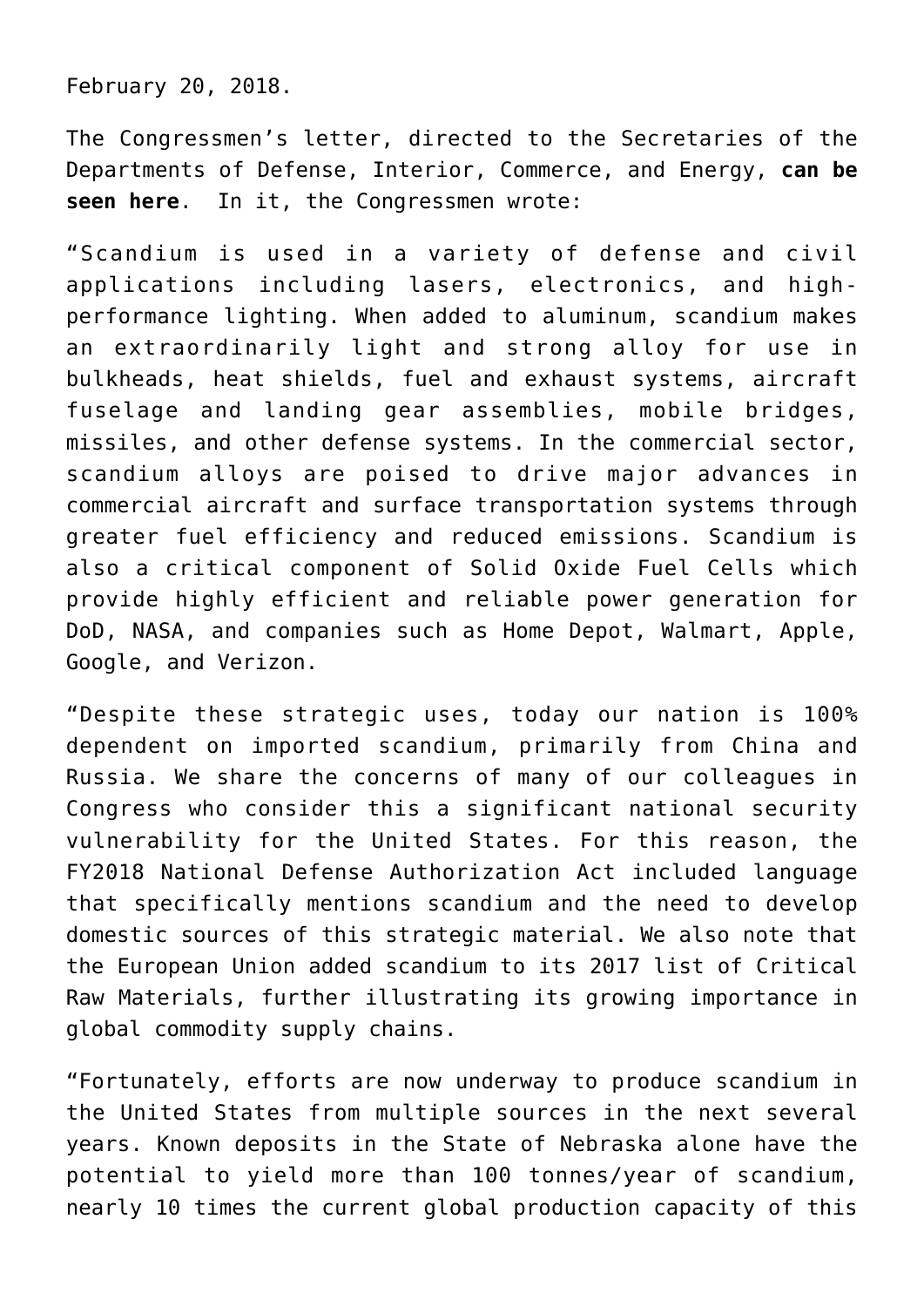critical commodity.

"Assured access to strategic materials is a bedrock requirement for the nation. Therefore, we urge you to include scandium in the Administration's "Critical Minerals" list that will be published later this year," they concluded.

NioCorp CEO and Executive Chairman Mark Smith praised the efforts of both Congressmen for their ongoing advocacy of superalloy materials like Scandium and of the Nebraska-based Elk Creek Superalloy Materials Project.

"The efforts of Congressmen Don Bacon and Adrian Smith to help advance Nebraska's future as a major superalloy materials producer are making a real difference, and we greatly appreciate their leadership and dedication," said Mr. Smith. "They know that U.S. production of these strategic and critical metals have enormous potential implications to defense and civilian technologies, and that such production also would create new jobs and deliver substantial economic stimulus to Nebraska."

On Behalf of the Board of Directors,

**"Mark Smith"**

Mark Smith Executive Chairman, CEO, and Director

**Source**: NioCorp Developments Ltd. @NioCorp \$NB \$NIOBF \$BR3 #Niobium #Scandium #ElkCreek

## **About NioCorp**

NioCorp is developing a superalloy materials project in Southeast Nebraska that will produce Niobium, Scandium, and Titanium. Niobium is used to produce superalloys as well as High Strength, Low Alloy ("HSLA") steel, which is a lighter, stronger steel used in automotive, structural, and pipeline applications. Scandium is a superalloy material that can be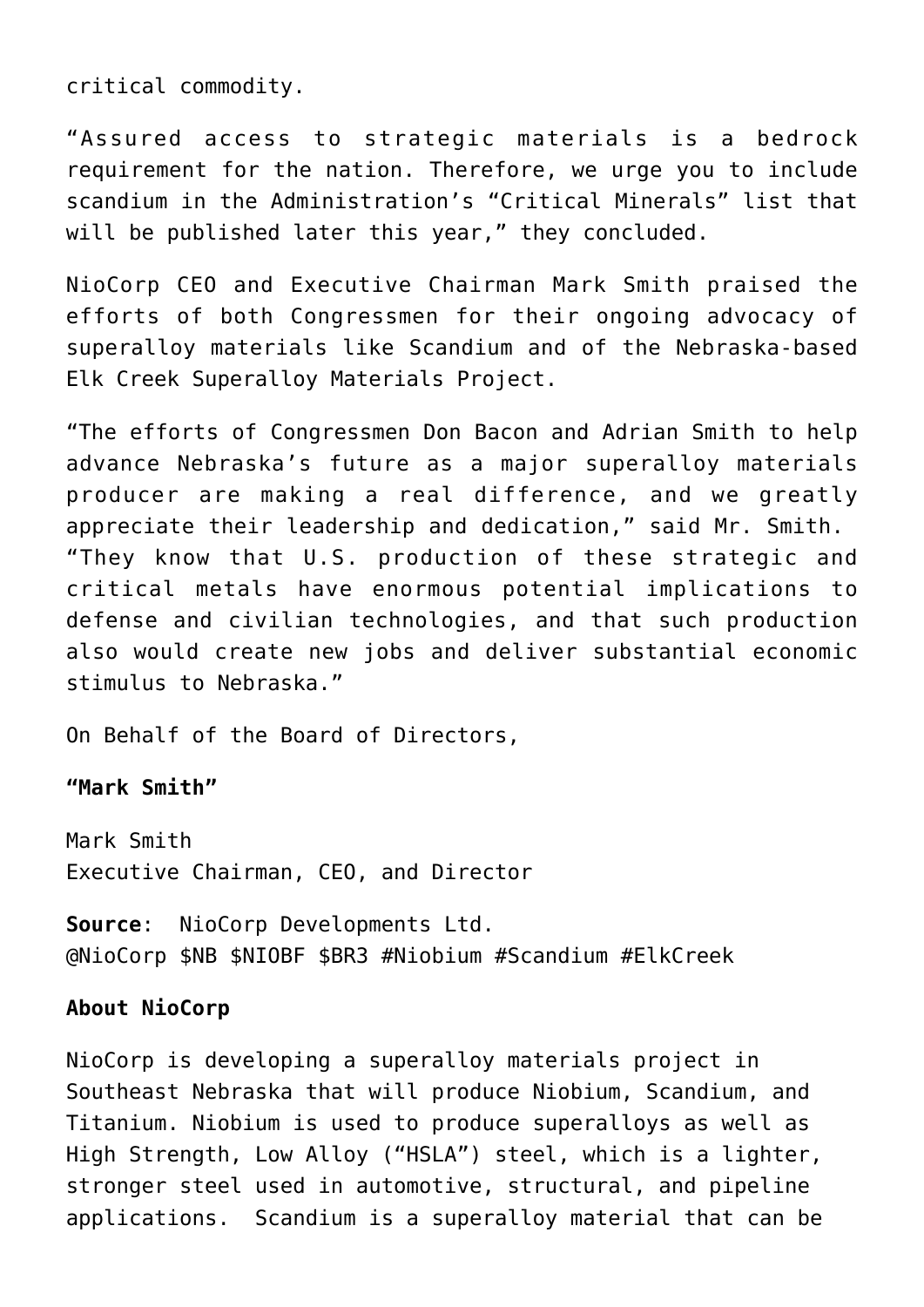combined with Aluminum to make alloys with increased strength and improved corrosion resistance. Scandium also is a critical component of advanced solid oxide fuel cells. Titanium is used in various superalloys and is a key component of pigments used in paper, paint and plastics and is also used for aerospace applications, armor and medical implants.

## **Cautionary Note Regarding Forward-Looking Statements**

Neither TSX nor its Regulation Services Provider (as that term is defined in the policies of the TSX) accepts responsibility for the adequacy or accuracy of this document. Certain statements contained in this document may constitute forwardlooking statements, including but not limited to potential future production at the Elk Creek Project, anticipated products to be produced at the Elk Creek Project, the future critical and strategic nature of niobium and scandium, anticipated costs of production at the Elk Creek Project being competitive, and anticipated competitive advantages. Such forward-looking statements are based upon NioCorp's reasonable expectations and business plan at the date hereof, which are subject to change depending on economic, political and competitive circumstances and contingencies. Readers are cautioned that such forward-looking statements involve known and unknown risks, uncertainties and other factors that may cause a change in such assumptions and the actual outcomes and estimates to be materially different from those estimated or anticipated future results, achievements or position expressed or implied by those forward-looking statements. Risks, uncertainties and other factors that could cause NioCorp's plans or prospects to change include risks related to the Company's ability to operate as a going concern; risks related to the Company's requirement of significant additional capital; changes in demand for and price of commodities (such as fuel and electricity) and currencies; changes in economic valuations of the Project, such as Net Present Value calculations, changes or disruptions in the securities